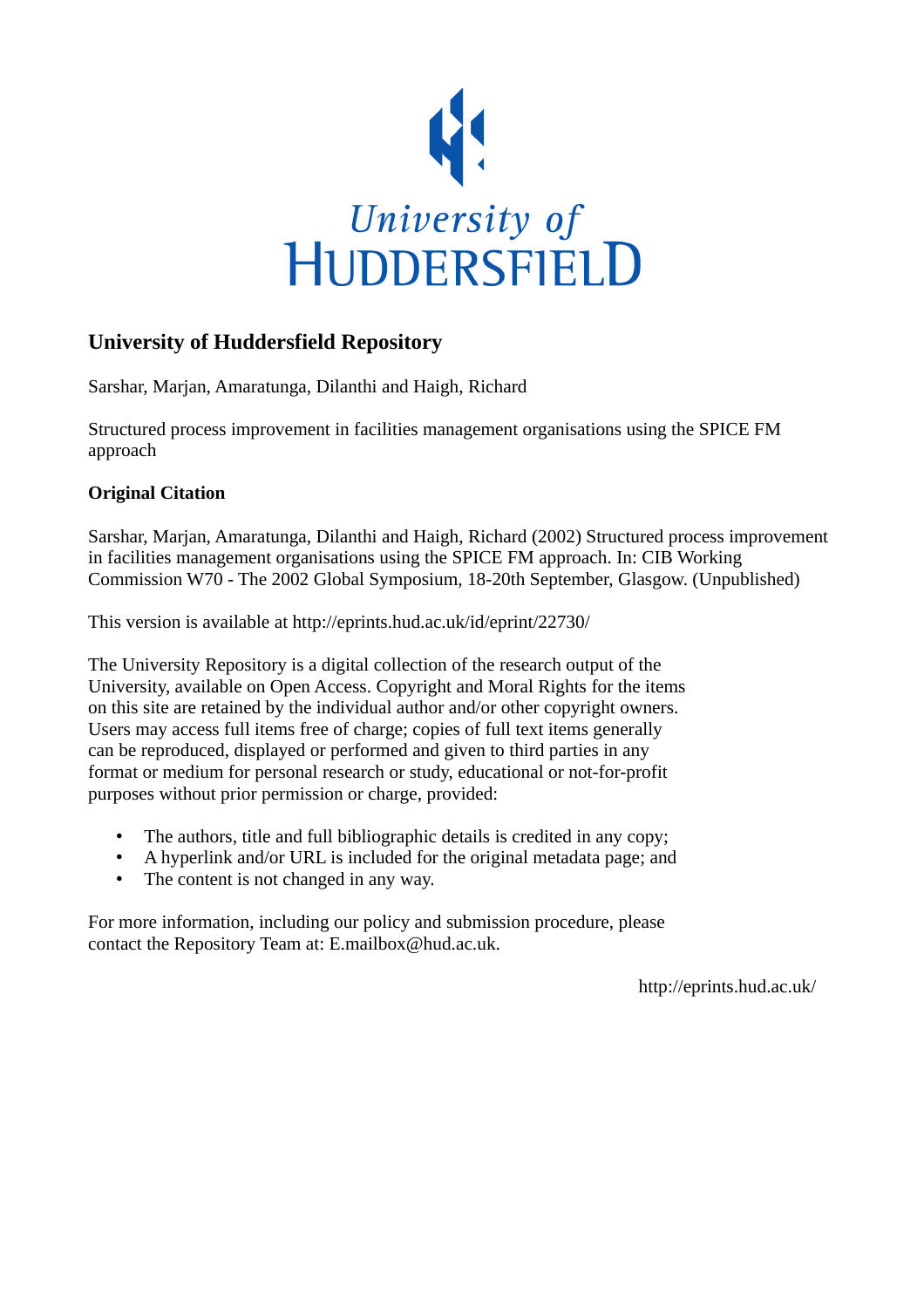# **Structured Process Improvement in Facilities Management Organisations using the "SPICE FM" Approach**

### **Sarshar, M., Amaratunga, D. and Haigh, R.**

School of Construction and Property Management, Bridgewater Building, The University of Salford, Salford M7 9NU, UK. Tel: +44 (0) 161 295 5317, e-mail : M.Sarshar@salford.ac.uk

#### *Abstract:*

l

*Facilities Management is a newly emerging and fast growing business sector. Currently there is limited research in process improvement in this sector. This paper discusses SPICE FM, a research project, which developed a process improvement framework for FM. The paper explains the SPICE FM framework, research methodology and well as a case study in implementing the framework.*

## **Background**

This paper provides an overview of the SPICE FM research project<sup>1</sup>. SPICE FM sets out to develop a process improvement framework for FM organisations.

Facilities Management (FM) is a term, which encompasses a wide range of activities involved in the effective management of built assets. It involves the total management of all services that support the core business of the organisation. Alexander (1996) identified FM as the process by which an organisation ensures that its buildings, systems and services support core operations and processes as well as contribute to achieving strategic objectives in changing conditions. Understanding of process initiative aspects of FM behaviour in particular, remains relatively undeveloped. To date little data is available to assess how extensively the use of process thinking has diffused in FM organisations, what factors have influenced this diffusion, and how they affect the overall organisational performance. To this extent, SPICE FM's aim was "to develop a structured organisational learning framework for facilities organisations". It investigated if some of the existing organisational improvement frameworks used in other business sectors could be integrated and tailored to create a comprehensive FM solution. In particular the research investigated two existing frameworks, namely (i) SPICE; and (ii) the Balanced Scorecard.

SPICE (Sarshar 2000), is a process improvement framework for construction organisations. However, a shortcoming of SPICE was that the process improvement framework did not have clear links with business strategy and business priorities (Finnemore 2000). SPICE FM attempted to address this shortcoming by integrating SPICE with a major business strategy framework, namely the Balanced Scorecard.

The Balanced Scorecard (BSC) (Kaplan 1996) is a strategic management framework developed by Harvard University. BSC is a conceptual framework for translating an organisation's vision into a set of performance indicators distributed among four perspectives: financial, customer, internal business processes and learning and

 $1$  SPICE FM was a two year research project sponsored by EPSRC (Engineering, Physics and Science Research Council) and the DETR (Department of Environment, Transport and the Regions) in the UK.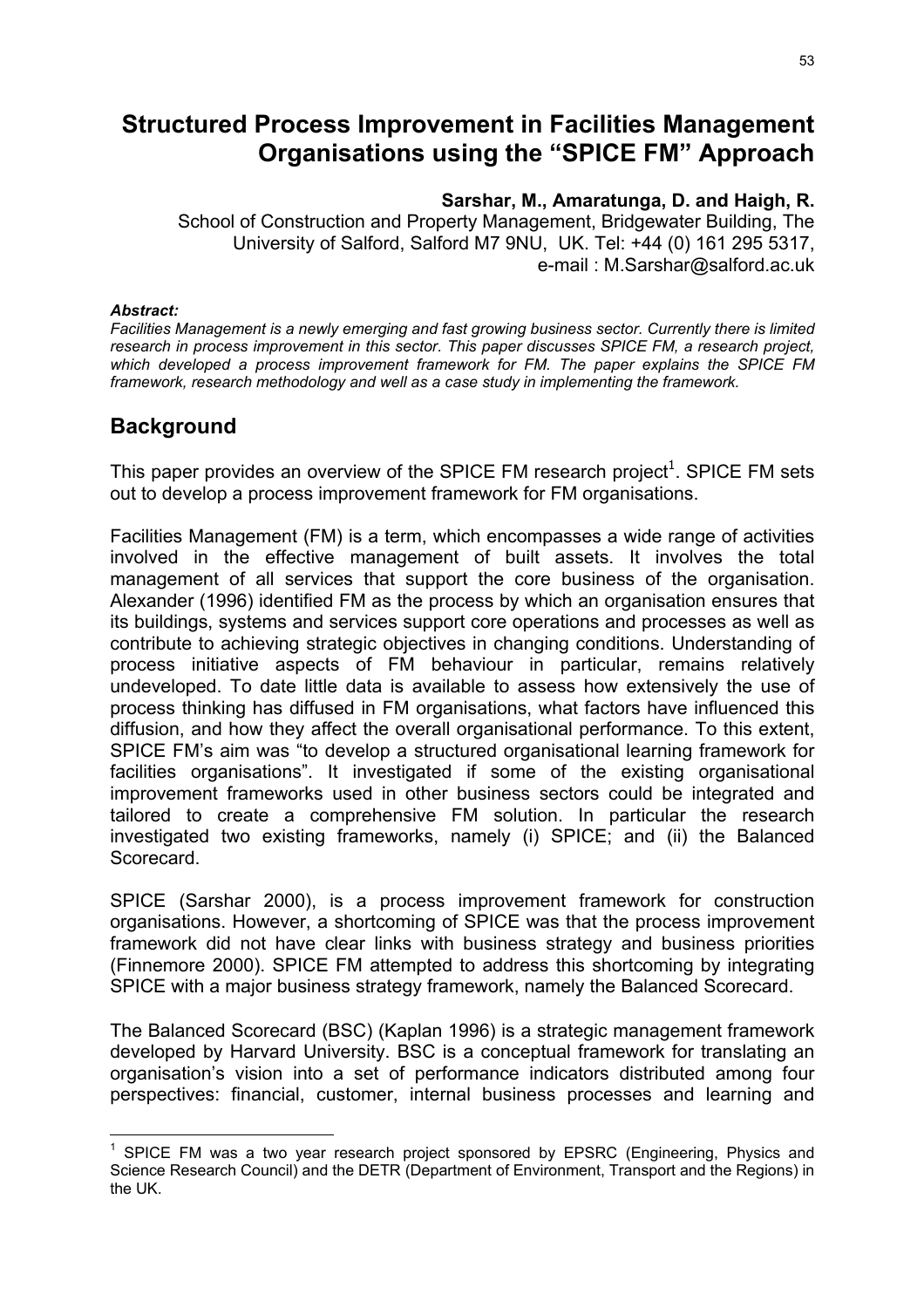54

growth. The BSC is used with a large amount of success in a wide range of industries. This paper will provide a short overview of BSC in later sections.

This paper is based on the SPICE FM study and attempts to identify critical processes and process improvement concepts in FM. Further, it will address the following issues:

- Introduces the concepts of SPICE FM research;
- Illustrates the methodology of the research; and
- Discusses the outcomes of the research.

## **Process Improvement in Facilities Management**

Facilities management (FM) is a distinct management discipline, which is concerned with the overlap between "people, process and place" in an organisation (Akhlaghi, 1994). Barrett (1995) defines FM as, "an integrated approach to maintaining, improving and adapting the buildings of an organisation in order to create an environment that strongly supports the primary objectives of the organisation". Understanding business organisation, managing people, managing premises, managing services, managing the working environment and managing resources are some of the core competencies of FM, therefore, the recognition of FM as a business process has been emphasised. Hinks (1998) suggests that since FM is a coordinating process-based function, a high level of management process capability is central in improving FM capability.

Most FM organisations have a culture that is focused on tangible short-term business results. In such a culture managers are naturally inclined to emphasise issues that are tangible, visible or measurable and resist activities that do not contribute to shortterm tangible results. FM managers often view process and organisational improvement activities as low priority. A major problem here is that tangible and visible results are usually backward looking. They indicate how the organisation has performed in the past, rather than project how the organisation is likely to perform in the future.

Improving process capability via process evaluation techniques affects FM because of the composite nature of the FM function. Lack of specific theories and models on FM process improvement have resulted in borrowing many of the methods and tools from manufacturing processes. There is clearly a need in FM for frameworks projecting a customer-oriented view of the organisation to replace the departmental isolated view of FM processes.

## **Research Methodology**

For SPICE FM it was important to ensure that the integration between the BSC and SPICE were not "shoe horned" for FM organisations. Lillrank (1995) identified that the transfer of innovation across geographical and industrial boundaries is not a linear one, but rather concepts very often need to be re-packaged, modified or tailored to suit the new environment. The research used "testing out" methods (Starke 1995) to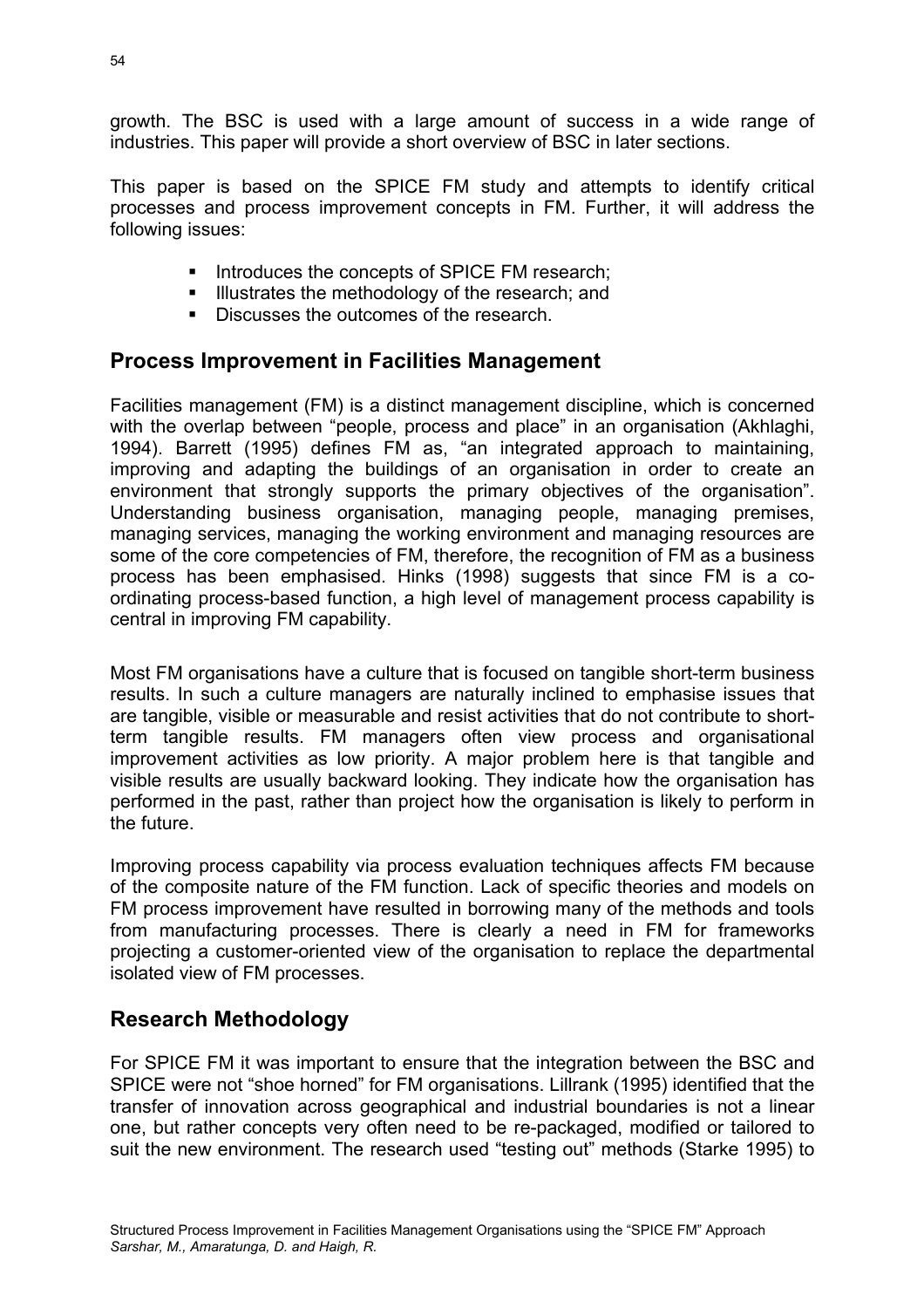ensure that the above frameworks fitted well together and also suited facilities organisations.

A study was made of the various research methodologies in order to select a suitable approach and the nature of the how and why questions to be posed during the research and the involvement of both qualitative and quantitative data, pointed to the use of the case study methodology. According to Yin (1994) this approach is ideally suited for areas where knowledge building is in its formative stages with few prior studies to build on. In this sense, case studies have an important function in generating hypotheses and assessing existing theory (Feagin et al 1991; Starke 1995).

During the case studies, the SPICE FM questionnaire, semi-structured interviews, analysis of archival records and documentation were the research tools to collect quantitative data. This approach is particularly suited and valuable in building up relationships among elements to be analysed and in testing the model built during the exploratory stage of the research work.

### **The SPICE FM Process Improvement Framework**

The SPICE FM process improvement model promotes continuous process improvement based on many small, evolutionary steps. It provides a system for initiating and implementing continuous improvement. SPICE was based around a successful process improvement framework in the software industry, namely CMM (Capability Maturity Model) (Paulk 1994).



*Figure 1 SPICE framework*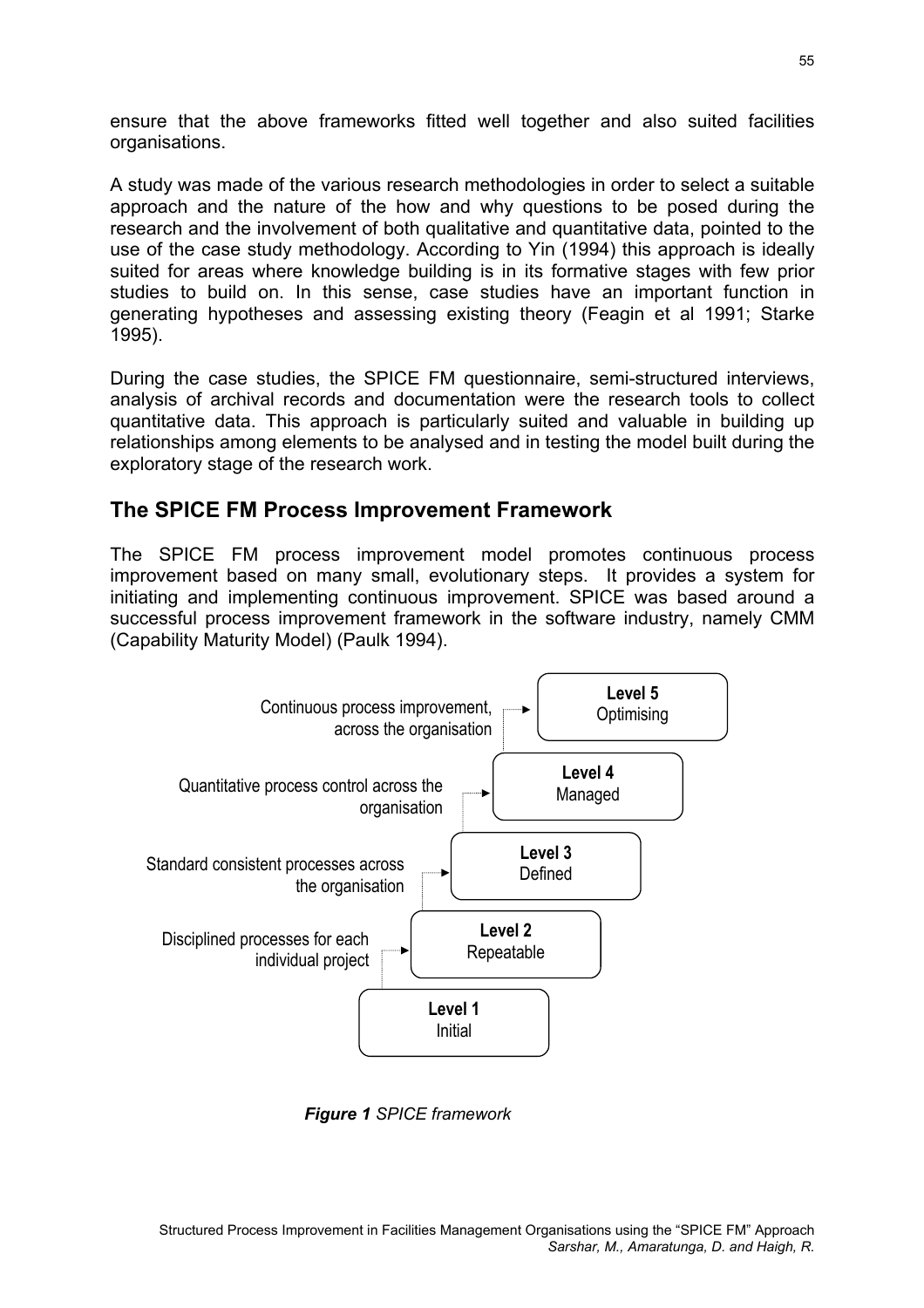The model divides these evolutionary steps into five maturity levels, as shown in Figure 1. These levels lay successive foundations for continuous process improvement (Sarshar 2000, Paulk 1994, Zahran 1998). The maturity levels form a scale for measuring the capability of a facilities management provider's individual management processes, and its overall process capability. Each level of maturity consists of a set of key processes. When an organisation is successfully applying each key process, it can stabilise an important part of the service delivery process. The five levels provide guidelines on how to prioritise efforts at process improvement.

For each level, the model specifies a number of "key processes". By following the steps in the model, an organisation can achieve effective and continuous improvement based on evolutionary steps.

An organisation can only be at one level of the model at any one time. If an organisation is at level 1, but implements some of the key processes of level 3 or 4, it is still considered a level 1 organisation. This is because each level lays successive foundations for the next. The model shows that the organisation has little to gain by addressing issues at a higher level if all the key processes at the current level have not been implemented.

Organisations at level 1 have little process focus. They achieve high capability in managing service delivery, at level 2. Level 3 focuses on knowledge management and best practice sharing across the organisation. The model then introduces statistical controls and measurement in levels 4 and 5. Sarshar (2000) and Paulk (1994) provide more detail of the concepts behind each level. The SPICE FM research project only investigated the applicability of Level 2 of framework.

A level 2 an organisation has established policies and procedures for managing and delivering customer requirements. Service performance standards are established and service delivery is co-ordinated to minimise disruption to the core business. During service delivery, continuous service monitoring ensures that performance standards are met (Sarshar 2000).

## **Tailoring SPICE Level 2 Key Processes for FM organisations**

Each level of SPICE is characterised by a number of Key Processes. The research tailored the Level 2 Key Processes from the construction SPICE to the needs of facilities organisations.

Based on literature search the research team developed a first draft of the FM Key Processes. These were first shared in a workshop with nine FM industrialists. Based on their input, the Key Processes were slightly modified. The applicability of these processes was then tested via four case studies. The studies were all conducted in the Facilities Directorate of a major local hospital, and are reported in Construct IT (2001). The model was improved in an iterative manner, based on the learning from the case studies.

Table 1 illustrates the results of the conversion of construction SPICE Level 2 Key Processes to FM.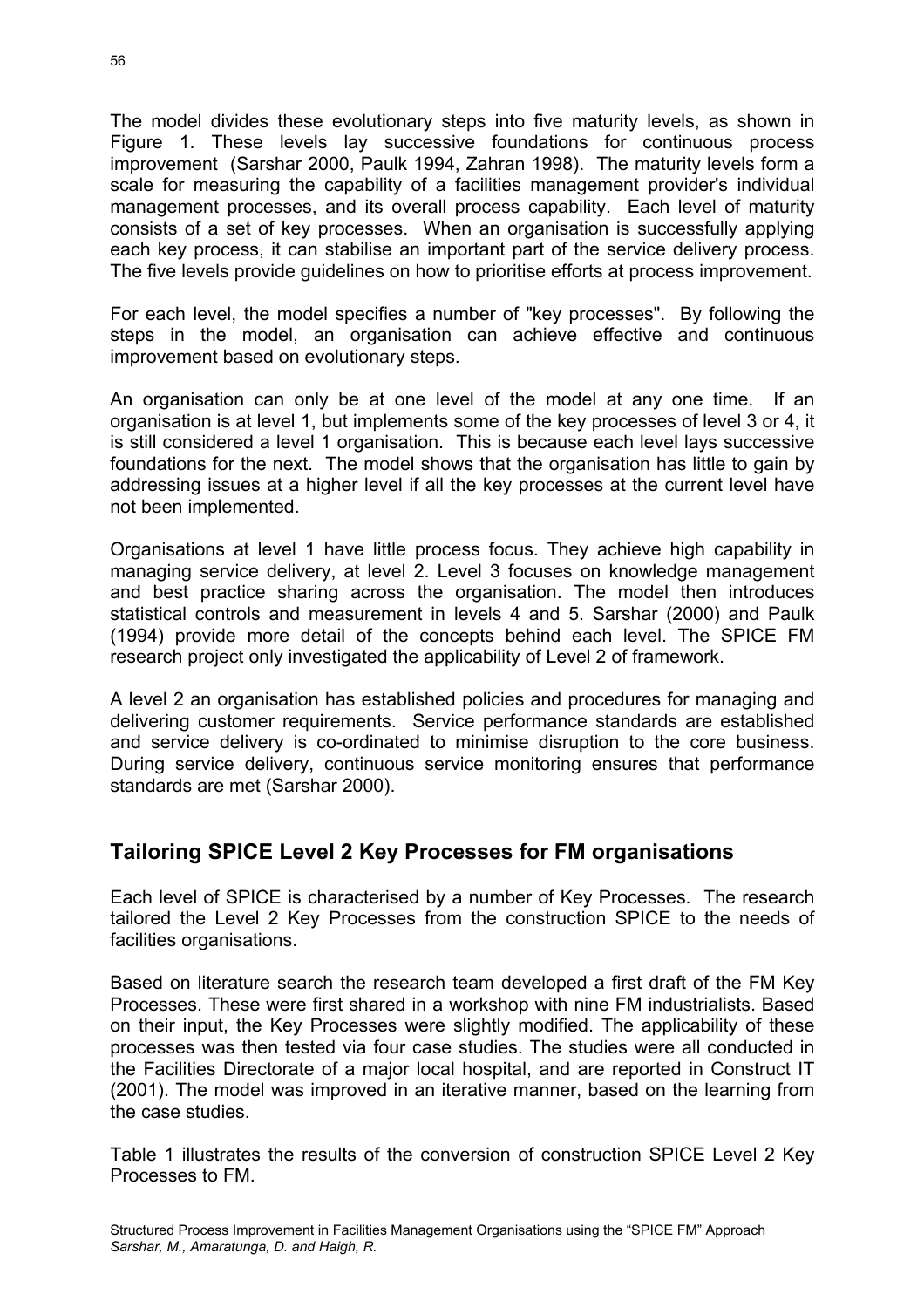| <b>SPICE (construction)</b><br><b>Key Process</b> | <b>SPICE FM</b><br><b>Key Process</b> |
|---------------------------------------------------|---------------------------------------|
| Briefing and Design Mgt.                          | Service Requirements Mgt.             |
| <b>Project Planning</b>                           | <b>Service Planning</b>               |
| <b>Project Tracking</b>                           | <b>Service Performance Monitoring</b> |
| Sub-contract Mgt.                                 | Supplier & Contract Mgt.              |
| Project Change Mgt.                               | Not applicable                        |
| Risk Mgt.                                         | Risk Mgt.                             |
| <b>Team Co-ordination</b>                         | Service Co-ordination                 |
| Health & safety management                        | Health & safety management            |

#### *Table 1- SPICE Level 2 Key Processes*

The major difference of construction with FM is that FM is service-oriented, whereas construction is project-oriented. Some of the major processes in construction, such as "project change management" are not applicable in service-oriented organisations. "Briefing and design management" in construction is the process of capturing client requirements. Therefore this translated into "service requirements management" in FM. "Subcontractor Management" has been translated into "Supplier and Contract Management". Some FM organisations, especially the FM providers hire contractors and are in charge of service management activities. The Key Processes were evaluated in case studies. The case studies demonstrated that the modified Key Processes are applicable, and the general concepts of process maturity within SPICE and CMM are applicable. In order to identify the capability of these Key Processes, in an organisation, they are tested against a number of process enablers.

### **Process Enablers**

How can the manager ensure that key processes are performed "appropriately"? Zahran (1998) differentiates between "incomplete processes" as opposed to "disciplined processes", and lists a number of characteristics for these. Paulk (1994) also lists a number of "key management features" for a complete and coherent process. Based on these philosophies, SPICE has developed a number of "process enablers".

Process enablers are generic characteristics, for any disciplined process. They focus on results, which *can be expected to be achieved* from a key process. This is a forward-looking approach, which indicates process capability *before* a process takes place. They provide detail of features, which a key process must posses in order to yield successful results. Ensuring that all the process enablers are in place, improves the performance and predictability of key processes. Process enablers are common across all the key processes. SPICE process enablers are briefly listed below [Sarshar 2000]:

> **Commitment** - This criterion ensures that the organisation takes action to ensure that the process is established and will endure. It typically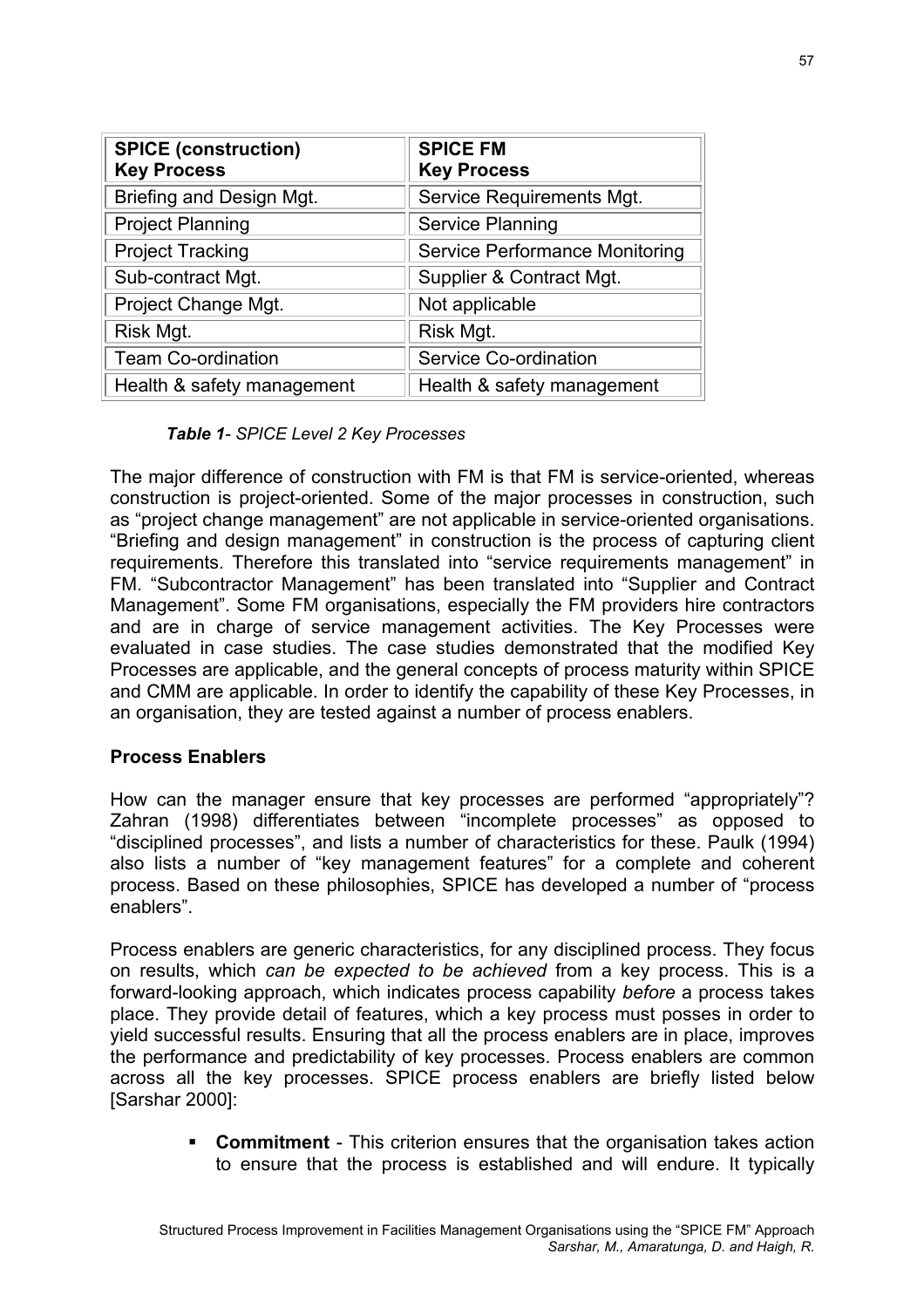involves establishing organisation policies, and senior management commitment.

- **Ability** This describes the preconditions that must exist to implement the process competently. It normally involves adequate resourcing, appropriate organisational structure, and training.
- **Verification** This verifies that the activities are performed in compliance with the process that has been established. It emphasises the need for *independent, external* verification by management and quality assurance.
- **Evaluation / Measurement** This describes the basic internal process evaluation and reviews and some measurement mechanisms.
- **Activities** This describes the activities, roles and procedures necessary to implement processes. It typically involves establishing plans and procedures, performing the work, tracking it, and taking corrective action as necessary.

The Process Enablers are identical in SPICE and SPICE FM frameworks. The case studies demonstrated that no change is required to the Process Enablers.

It was important to link the SPICE FM framework to business directions. SPICE FM identifies process immaturities in organisations. As a result a number of improvements are prioritised in each organisation. In order to focus on key improvements, the improvements had to be linked to business priorities. The SPICE FM research achieved this goal by aligning the model with the BSC.

## **Introduction to BSC- The Strategic Challenge**

An increasingly popular technique for measuring performance criteria that are not immediately linked to bottom-line profits, but will have an impact on future profits, is the Balanced Scorecard (figure 2). The BSC encouraged managers towards "a fast but comprehensive view of the business" (Kaplan and Norton, 1992) – likened to dials in an aeroplane cockpit – in terms of financial, customer, internal business and innovation and learning perspectives. "The BSC integrates traditional financial measures with operational and softer customer and staff issues, which are vital to growth and long-term competitiveness" comments Newing (1995). In addition, while traditional financial measures report on what happened during the last period, without indicating how managers can improve performance in the next, the scorecard functions as the cornerstone of the organisation's current and future success (Kaplan et al, 1993).

The BSC measures are built around the following four perspectives:

- **Customer** what do existing and new customers value from us?
- **Internal processes** what processes must we excel at to achieve our financial and customer perspective?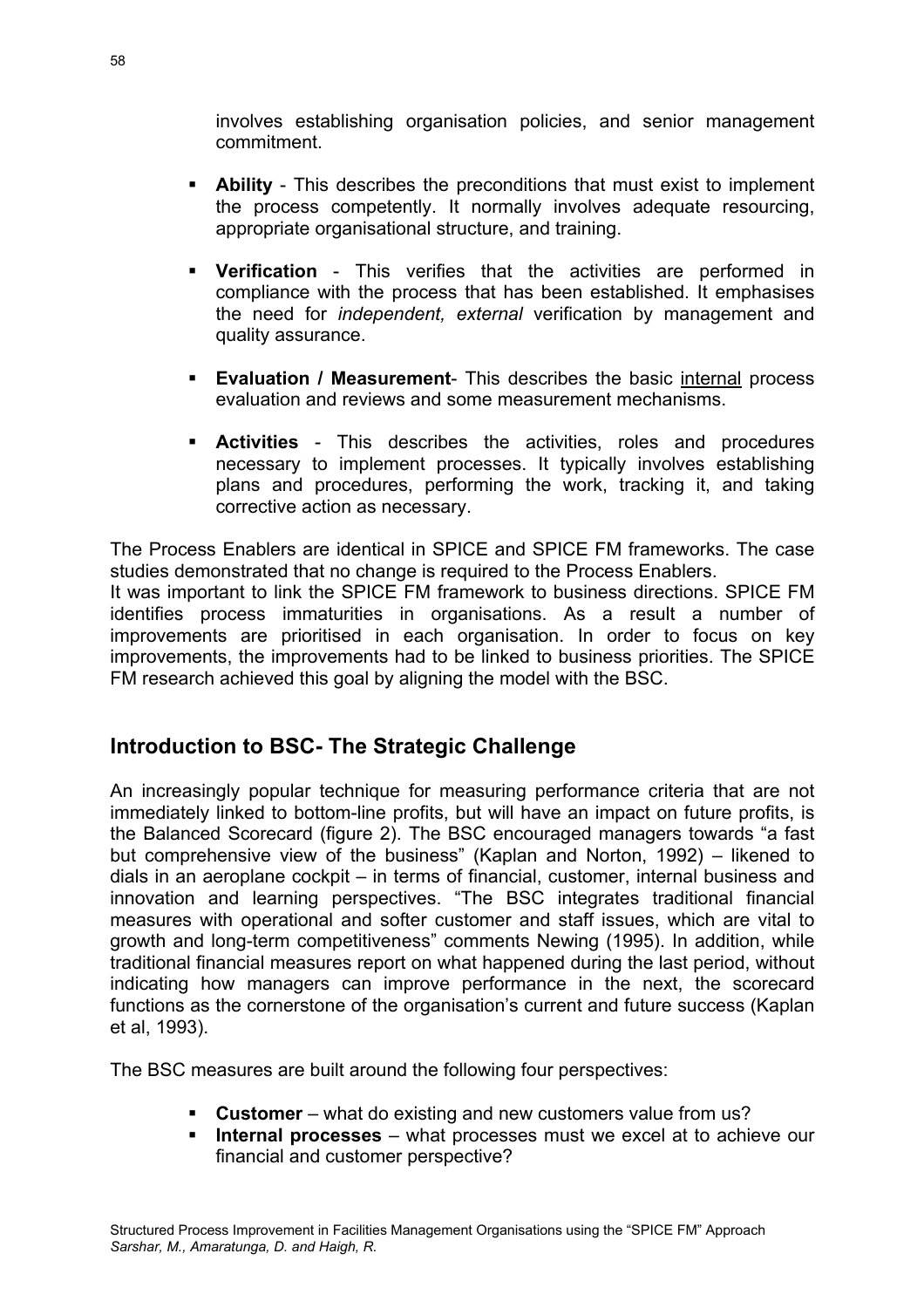- **Learning and growth** can we continue to improve and create future value?
- **Financial** how do we create value for our shareholders?

The four perspectives of the scorecard permit a balance between short-tem and longterm objectives. While the multiplicity of measures on a Balanced Scorecard seems confusing to some people, properly constructed scorecards contain a unity of purpose since all the measures are directed towards achieving an integrated strategy.



*Figure 2 – Different Segments of the Balanced Scorecard (Source: Kaplan and Norton, 1996)* 

Amaratunga (1999, 2000) has explored the applicability of the BSC to the FM sector. The methodology has proven applicable and of significant value. The SPICE FM research team conducted two detailed case studies to identify if SPICE FM can be used in conjunction with BSC, in order to provide a more holistic business improvement methodology for FM organisations. One of the studies is explained below.

# **Detailed SPICE FM Case Study**

This case study was in a facilities directorate at a NHS Trust in the North West of England. The NHS recognises the Trust as a national and international centre of excellence in healthcare and research. However, as a large and complex organisation, with a turnover in excess of £150m, the Facilities Directorate plays an important part in ensuring the Hospital's effectiveness.

At the commencement of the study, the Directorate's senior management were concerned about staff morale. This was due to the impending transfer of many of their services to the private sector under the Private Finance Initiative. Furthermore, management were concerned about the inability of the Directorate to implement its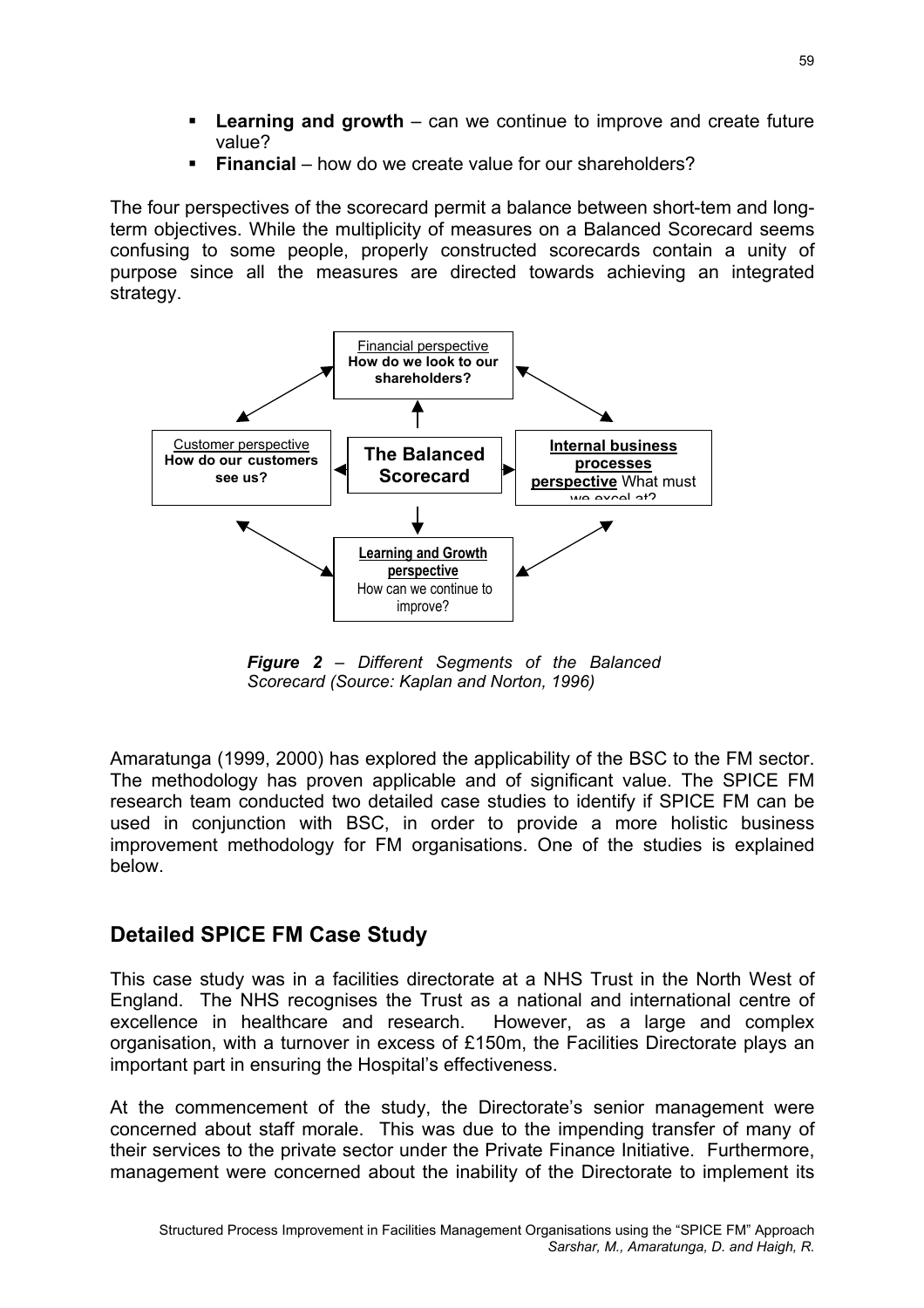plans and strategic directives at an operational level. Consequently, they were keen to see the results of the study. Four vital services of the department were chosen to participate in the study: catering; operational estates; domestics; portering.

### **Strategic awareness and performance assessment**

The development of the Balanced Scorecard at the Central Manchester NHS Trust Facilities Directorate attempted to pull together current measures, the Patient Environment Assessment measures and new measures drawn from the NHS plan, into a Balanced Scorecard using its four perspectives.

An essential component of the directorate's strategy was the establishment of facilities performance targets, against which the performance of the facilities can be monitored and measured. The development of a BSC provided a results oriented approach for evaluating the Trust's facilities management system. The BSC looked beyond compliance and evaluates performance and operational effectiveness.

| <b>Customer</b>   | <b>Internal</b> | Learning and            | <b>Financial</b>   |
|-------------------|-----------------|-------------------------|--------------------|
|                   | processes       | growth                  |                    |
| Quality           | Healthcare in   | Development of          | Value for money    |
|                   | partnership     | <b>Facilities</b>       |                    |
| Service           | Operational     | <b>Staff</b>            | Achieving the      |
| partnership       | services        | development and         | financial recovery |
|                   |                 | training                | plan               |
| <b>Timeliness</b> | <b>Risk</b>     | <b>Service Delivery</b> |                    |
|                   | Management      | Innovation              |                    |

#### *Table 2: Critical success factors*

A BSC was developed to act as an effective communication strategy. Table 2 lists some of the critical success factors identified against the BSC's four perspectives. Key indicators provide real focus and these can be cascaded to a departmental level, particularly important is a large organisation such as this. Regular reporting of the measures in this format could provide the information necessary to keep the Directorate on track and to take corrective action rather than having to wait until after the event to realise that things have not gone according to the plan. Based on the above critical success factors, appropriate performance targets were drawn to ensure:

- **IMPRO** Improvements in the quality of the operation over time;
- **Improvements in statutory compliance, reduction in risk, and** achievement of controls assurance standards;
- Changes in the revenue cost of the operational estate over time;
- **IMP** Improvements in the utilisation of the estate over time; that is, condition appraisal in seeking out underused and surplus estates; and
- **Improvement in the quality of the environment for patients.**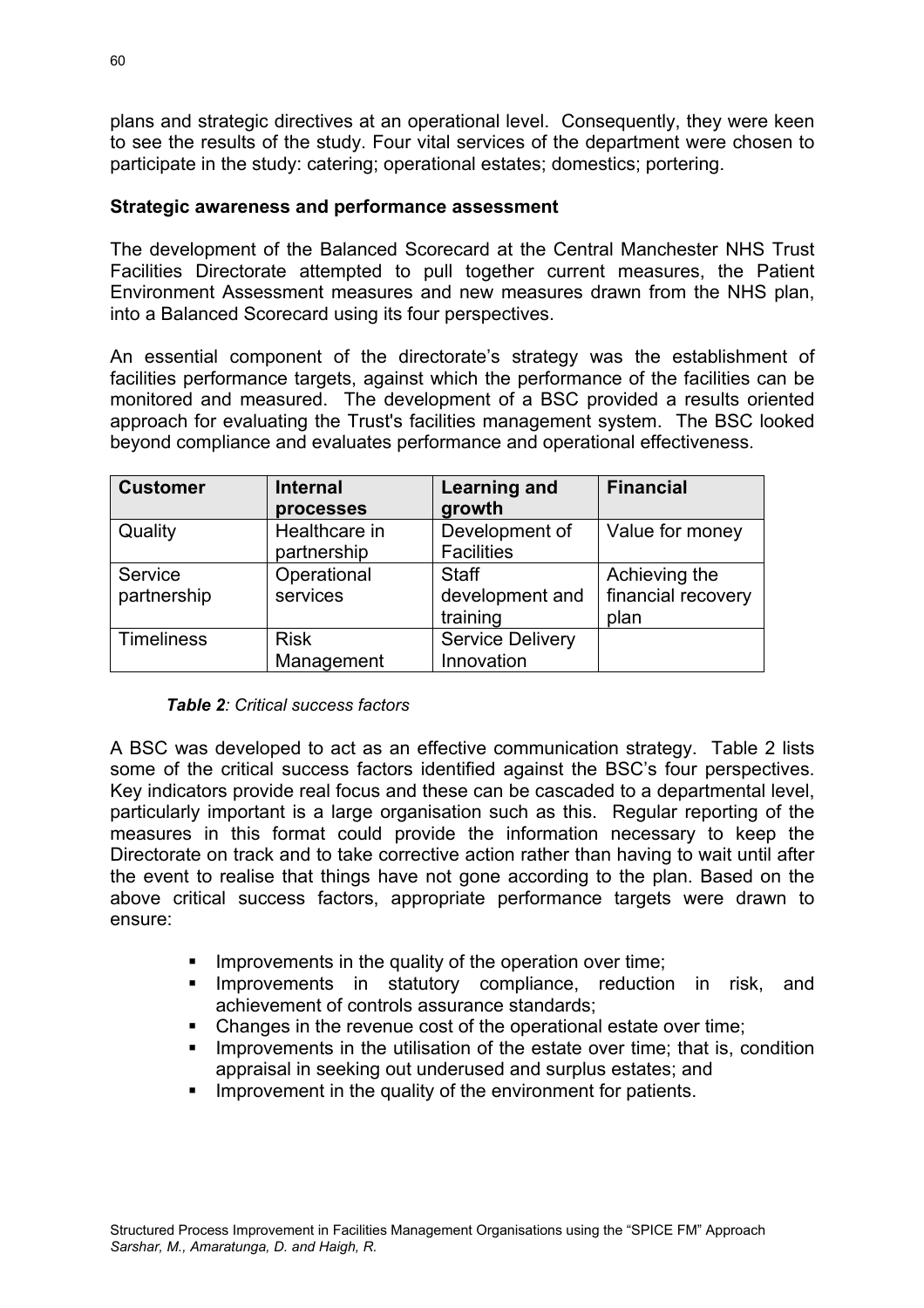The facilities directorate has further taken several steps to encourage support for Balanced Scorecard activities by:

- Making a commitment at the senior management level;
- **Incorporating the issued identified through the BSC development** programme to its business plan;
- **Offering training in improvement techniques;**
- **Establishing a reward and recognition system to foster performance** improvements;
- **Breaking down organisational barriers; and**
- Co-ordinating with the entire trust and responsibilities of other directorates;

### **Process capability findings**

To ensure the process capability finding's accuracy, it was necessary to secure a representative sample of staff to participate in the study. Due to the size of the directorate, the assessment team held workshops with operational staff, thus allowing larger numbers of staff to participate, whilst not requiring an extension to the overall duration of the assessment. Figure 3 summarises the directorate's process capability against the SPICE FM model.

The directorate's management accepted that improvement in their monitoring systems was vital in order to review their performance against national targets established within the NHS Plan. Furthermore, effective monitoring systems will provide management with an effective tool to supervise the transition of services to the private sector under the Private Finance Initiative.

In addition to generic matters, the assessment highlighted some service specific process issues. Each of the services had its own capable processes for determining service requirements, planning delivery and managing suppliers. For example, a national patient charter established clear guidelines for menus and choice in the catering service. These broad requirements were further defined in standards for food hygiene, patient feeding, nutritional requirements and purchase specifications. These complex standards had been translated into clear operating systems for use by staff on a day-to-day basis. Furthermore staff attended regular training to ensure they remained aware of important issues.

After reviewing the findings, the results were summarised in a process capability matrix, as shown in figure 3. The matrix depicts the Key Processes along one axis and the Process Enablers along the other. The cells are filled with traffic light colours to demonstrate if the Key Process is performed adequately.

The directorate's management were satisfied that they represented an accurate reflection of the department's current capability. The directorate is now addressing many of the issues raised. Table 3 demonstrates the relevance of the issues to the department's critical success factors and highlights the subsequent actions.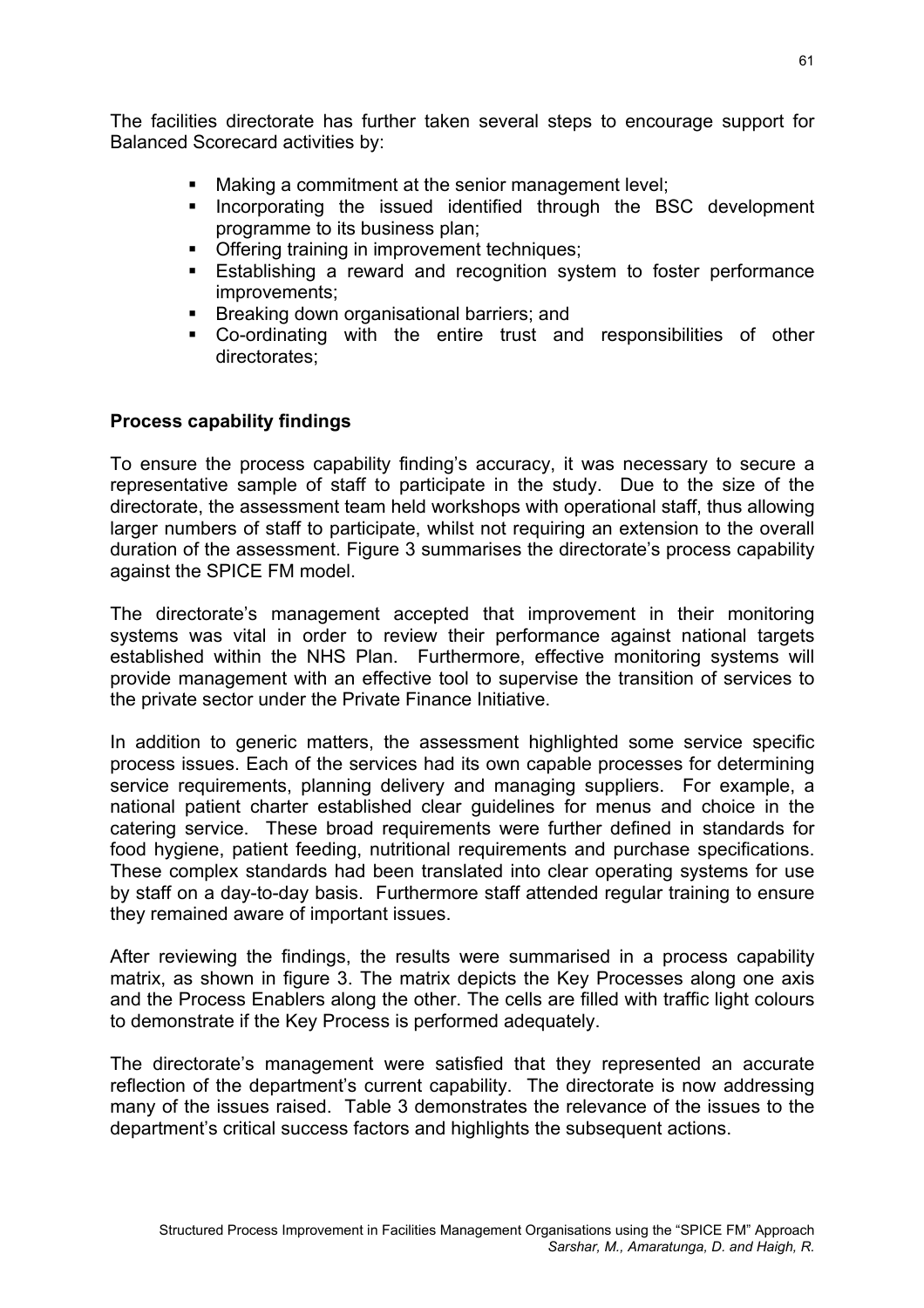

*Figure 3: The directorate's process capability profile* 

### **The department's perspective**

"The size of our operations at the Trust makes it difficult for our senior management team to understand the problems faced by our operational staff. We like the approach that SPICE FM takes in trying to bridge the gap between our strategy and day-to-day operations, commented the Facilities Development Manager on the SPICE assessment.

Following the assessment, they have appointed a member of the staff to take the actions forward. The Trust see this as the start of a continuous change process and hope to use the SPICE FM tool again in the coming months to monitor the progress.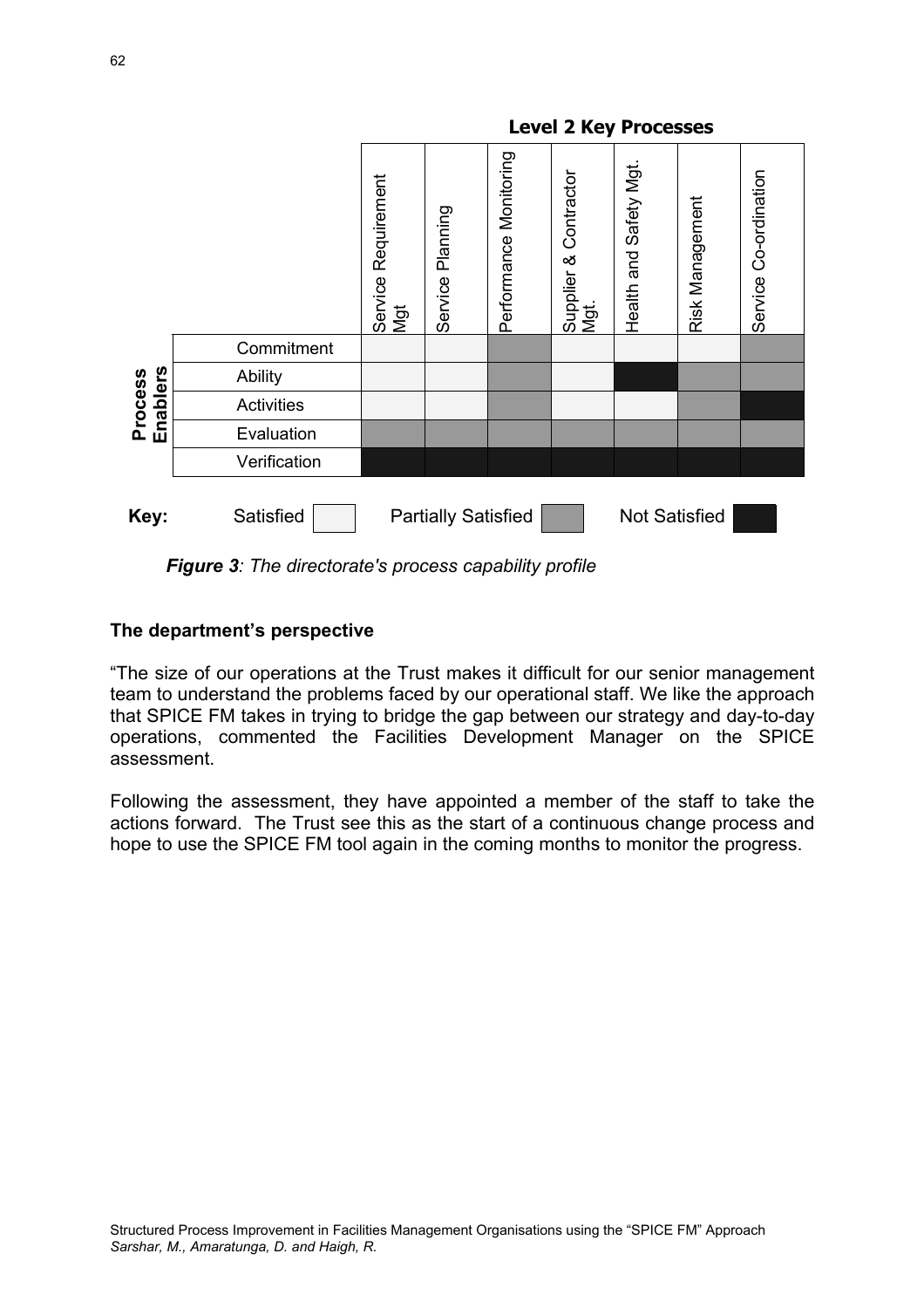| <b>Areas identified</b><br>for improvement | <b>Critical success factors</b><br>addressed | <b>Suggested actions</b>                                                                                  |  |
|--------------------------------------------|----------------------------------------------|-----------------------------------------------------------------------------------------------------------|--|
| <b>Service</b>                             | Quality                                      | Develop an integrated facilities<br>questionnaire for distribution to<br>customers.                       |  |
| performance<br>monitoring                  | <b>Timeliness</b>                            | Appoint a dedicated resource to<br>undertake monitoring activities and<br>drive through resulting actions |  |
| Service co-                                | Service partnership                          | Develop service performance<br>standards between different<br>facilities service streams                  |  |
| ordination                                 |                                              | Establish a dispute resolution<br>mechanism                                                               |  |
| <b>Health and</b><br>safety<br>management  | Staff development and<br>training            | Develop an induction programme<br>for new domestic staff that<br>addresses health and safety              |  |

|  |  |  | <b>Table 3: Strategically aligned process improvement opportunities</b> |
|--|--|--|-------------------------------------------------------------------------|
|  |  |  |                                                                         |

## **Summary**

Despite large investments and considerable achievements, FM is a field that remains under-researched, supported by an inadequate knowledge base, with few secure methods and techniques of its own to underpin best practice. FM recognises the need for process improvement as a means to improve its service delivery but lacks a clear set of guidelines to direct their improvement efforts and benchmark with other organisations.

SPICE FM, a research project at Salford University, has developed a structured learning framework that provides FM organisations with the capability to implement their vision. The framework aligns a process maturity model with the Balanced Scorecard, which is a strategic management system. Thereby, it creates an environment where improvement priorities are directly linked to the strategic business directions of the core business. SPICE FM provides organisations with:

- A method for developing and implementing strategy;
- A method for measuring the maturity of current business processes;
- A five level framework for achieving step-by-step improvements.

The framework has been tested in a number of case studies. This paper has examined the SPICE FM framework, as well as the research methodology used by the team. It has further reported a detailed case study at the Facilities Directorate of a UK hospital.